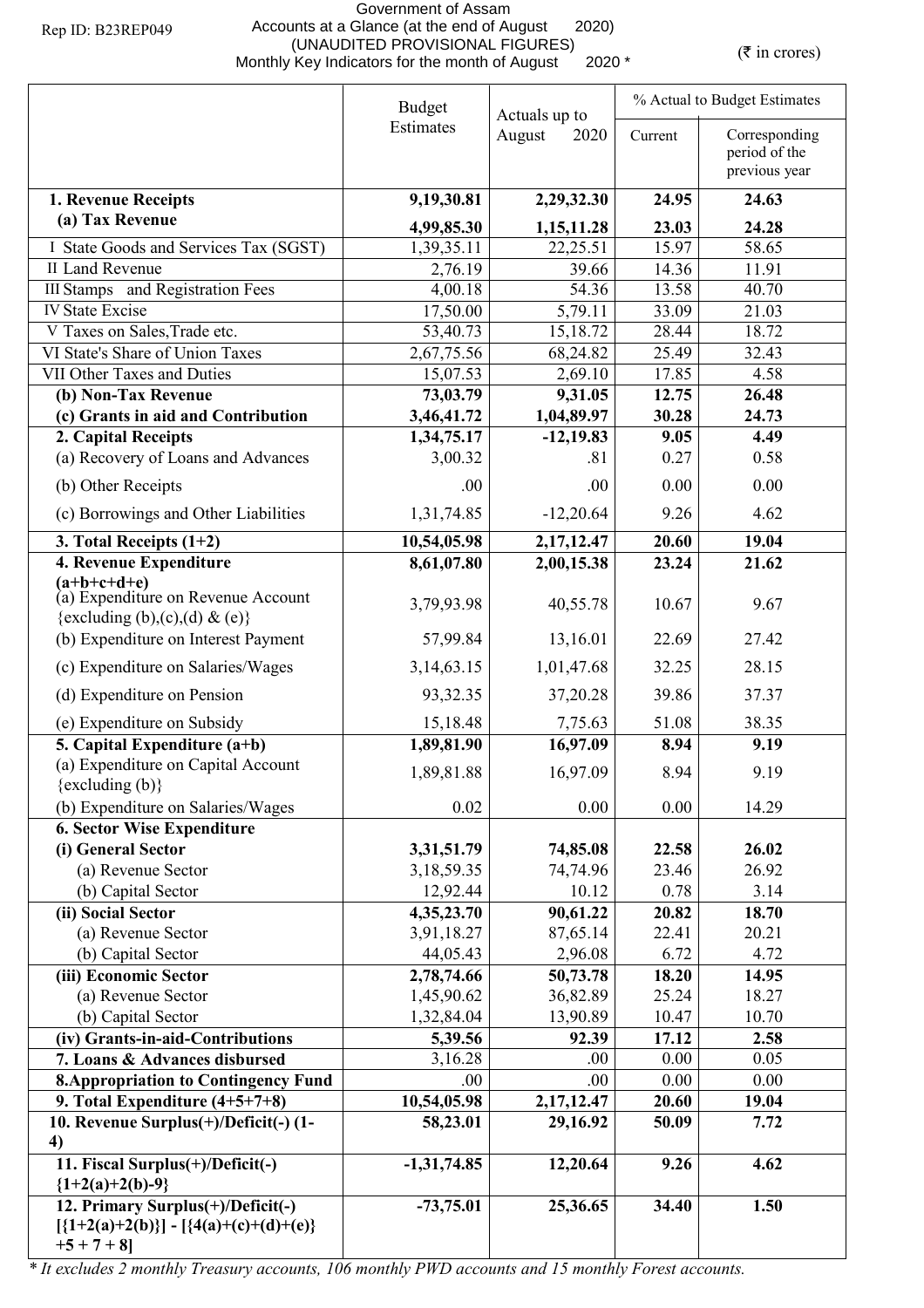| <b>Monthly Trend</b><br><b>REVENUE RECEIPTS</b> |                             |             |                                  |             |  |
|-------------------------------------------------|-----------------------------|-------------|----------------------------------|-------------|--|
| (Refer to item                                  | 1(a)                        |             | of Monthly Accounts at a Glance) |             |  |
|                                                 | $(3\overline{5})$ in crore) |             |                                  |             |  |
|                                                 |                             | 2020-2021   |                                  | 2019-2020   |  |
| Mont                                            | <b>Monthly</b>              | Progressive | <b>Monthly</b>                   | Progressive |  |
| APRIL                                           | 15, 13. 19                  | 15, 13. 19  | 30,85.62                         | 30,85.62    |  |
| <b>MAY</b>                                      | 25,84.15                    | 40,97.34    | 29,77.98                         | 60,63.60    |  |
| <b>JUNE</b>                                     | 24,39.17                    | 65,36.52    | 21,45.42                         | 82,09.01    |  |
| <b>JULY</b>                                     | 25,03.02                    | 90,39.53    | 18,87.90                         | 1,00,96.92  |  |
| <b>AUGUST</b>                                   | 24,71.75                    | 1,15,11.28  | 26,18.18                         | 1,27,15.10  |  |
| <b>SEPTEMBER</b>                                |                             |             | 22,56.73                         | 1,49,71.83  |  |
| <b>OCTOBER</b>                                  |                             |             | 22,13.54                         | 1,71,85.38  |  |
| <b>NOVEMBER</b>                                 |                             |             | 23,81.79                         | 1,95,67.16  |  |
| <b>DECEMBER</b>                                 |                             |             | 22,57.67                         | 2,18,24.83  |  |
| <b>JANUARY</b>                                  |                             |             | 22,67.05                         | 2,40,91.88  |  |
| <b>FEBRUARY</b>                                 |                             |             | 28,53.60                         | 2,69,45.48  |  |
| MARCH (Pre)                                     |                             |             | 1,11,60.40                       | 3,81,05.89  |  |
| MARCH (Sup)                                     |                             |             | 1,44.25                          | 3,82,50.13  |  |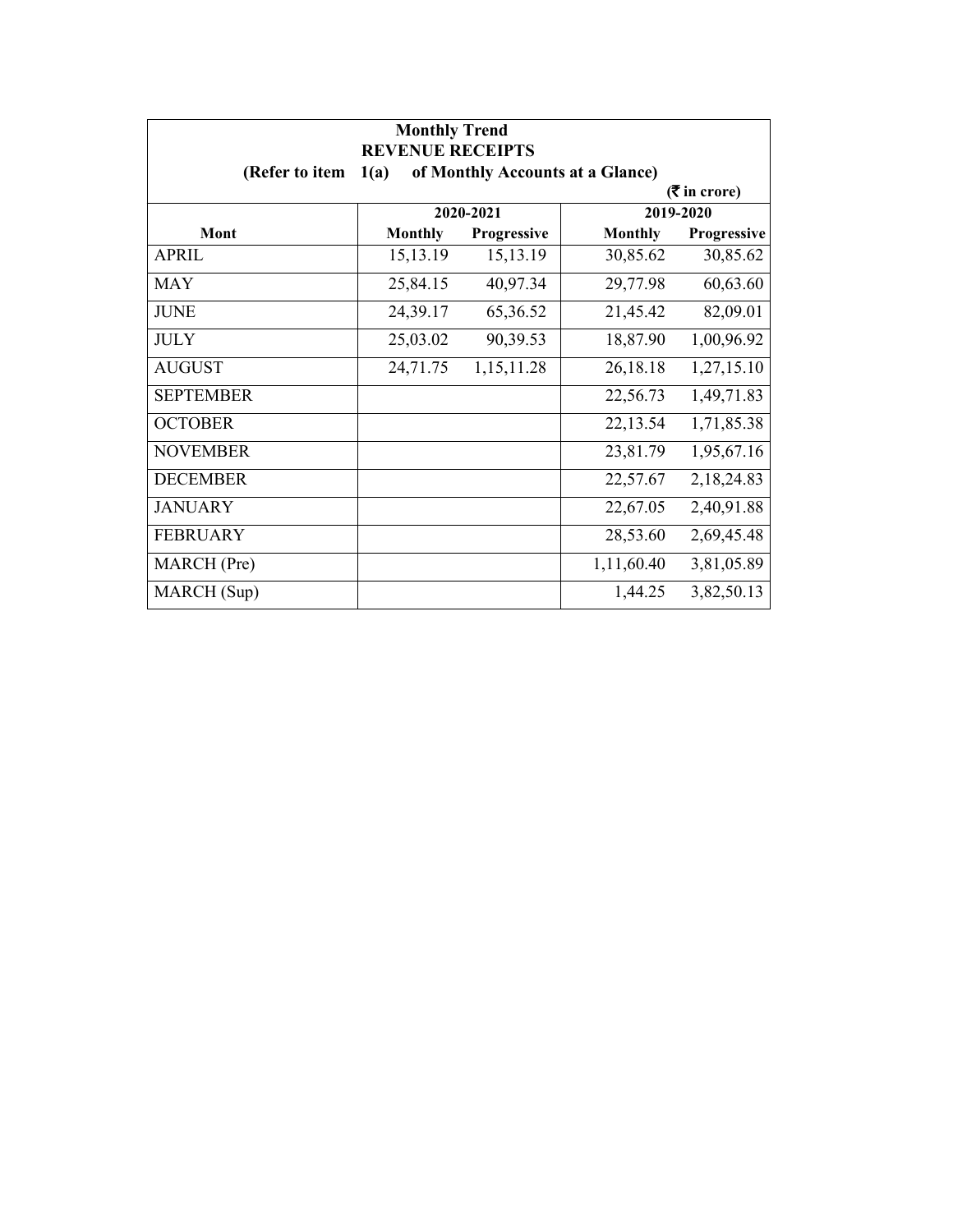| <b>Monthly Trend</b><br><b>REVENUE RECEIPTS</b> |                |                                  |                |             |
|-------------------------------------------------|----------------|----------------------------------|----------------|-------------|
| (Refer to item                                  | 1(b)           | of Monthly Accounts at a Glance) |                |             |
| $(3\overline{5})$ in crore)                     |                |                                  |                |             |
|                                                 |                | 2020-2021                        |                | 2019-2020   |
| Mont                                            | <b>Monthly</b> | Progressive                      | <b>Monthly</b> | Progressive |
| APRIL                                           | 16.13          | 16.13                            | 65.08          | 65.08       |
| <b>MAY</b>                                      | 2,42.67        | 2,58.80                          | 10,62.98       | 11,28.06    |
| <b>JUNE</b>                                     | 3,27.39        | 5,86.19                          | 8,28.23        | 19,56.29    |
| <b>JULY</b>                                     | 2,63.70        | 8,49.90                          | 78.98          | 20,35.27    |
| <b>AUGUST</b>                                   | 81.15          | 9,31.05                          | 2,24.13        | 22,59.40    |
| <b>SEPTEMBER</b>                                |                |                                  | 1,02.67        | 23,62.07    |
| <b>OCTOBER</b>                                  |                |                                  | 85.93          | 24,48.00    |
| <b>NOVEMBER</b>                                 |                |                                  | 2,22.71        | 26,70.71    |
| <b>DECEMBER</b>                                 |                |                                  | 1,27.84        | 27,98.55    |
| <b>JANUARY</b>                                  |                |                                  | 83.25          | 28,81.79    |
| <b>FEBRUARY</b>                                 |                |                                  | 5,82.40        | 34,64.19    |
| MARCH (Pre)                                     |                |                                  | 21,75.96       | 56,40.15    |
| MARCH (Sup)                                     |                |                                  | $-1,00.81$     | 55,39.35    |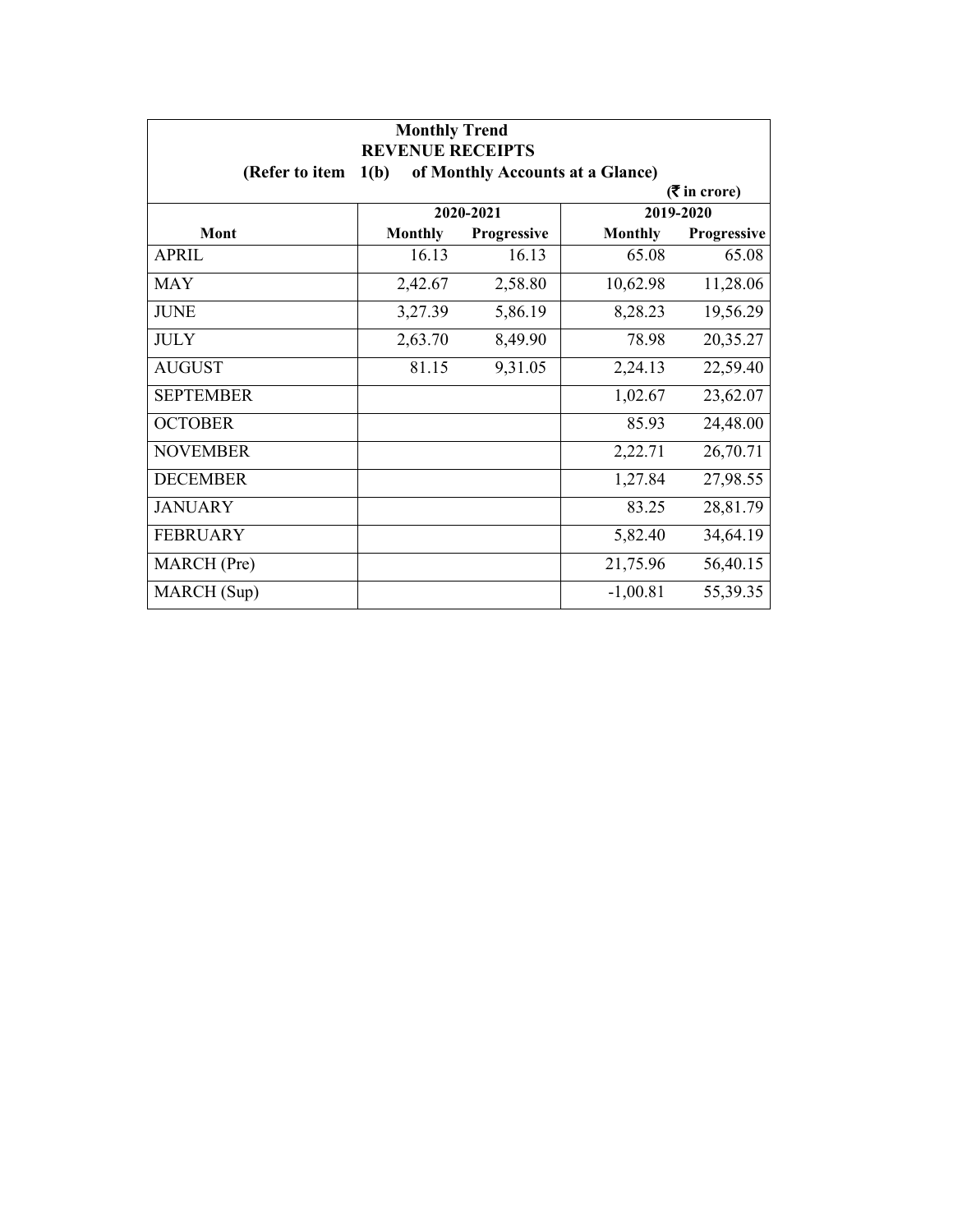| <b>Monthly Trend</b><br><b>REVENUE RECEIPTS</b> |                |             |                                  |                             |
|-------------------------------------------------|----------------|-------------|----------------------------------|-----------------------------|
| (Refer to item                                  | 1(c)           |             | of Monthly Accounts at a Glance) |                             |
|                                                 |                |             |                                  | $(3\overline{5})$ in crore) |
|                                                 |                | 2020-2021   |                                  | 2019-2020                   |
| Mont                                            | <b>Monthly</b> | Progressive | <b>Monthly</b>                   | Progressive                 |
| <b>APRIL</b>                                    | 23,68.84       | 23,68.84    | 15,39.60                         | 15,39.60                    |
| <b>MAY</b>                                      | 20,06.40       | 43,75.25    | 6,98.15                          | 22,37.74                    |
| <b>JUNE</b>                                     | 25,07.48       | 68,82.73    | 11,14.88                         | 33,52.62                    |
| <b>JULY</b>                                     | 24,41.80       | 93,24.53    | 10,70.71                         | 44,23.34                    |
| <b>AUGUST</b>                                   | 11,65.44       | 1,04,89.97  | 10,78.33                         | 55,01.67                    |
| <b>SEPTEMBER</b>                                |                |             | 29,26.66                         | 84,28.33                    |
| <b>OCTOBER</b>                                  |                |             | 14,87.18                         | 99,15.51                    |
| <b>NOVEMBER</b>                                 |                |             | 21,25.41                         | 1,20,40.92                  |
| <b>DECEMBER</b>                                 |                |             | 20,81.21                         | 1,41,22.13                  |
| <b>JANUARY</b>                                  |                |             | 12,81.01                         | 1,54,03.14                  |
| <b>FEBRUARY</b>                                 |                |             | 19,01.10                         | 1,73,04.25                  |
| MARCH (Pre)                                     |                |             | 34,10.67                         | 2,07,14.92                  |
| MARCH (Sup)                                     |                |             | $-9.31$                          | 2,07,05.61                  |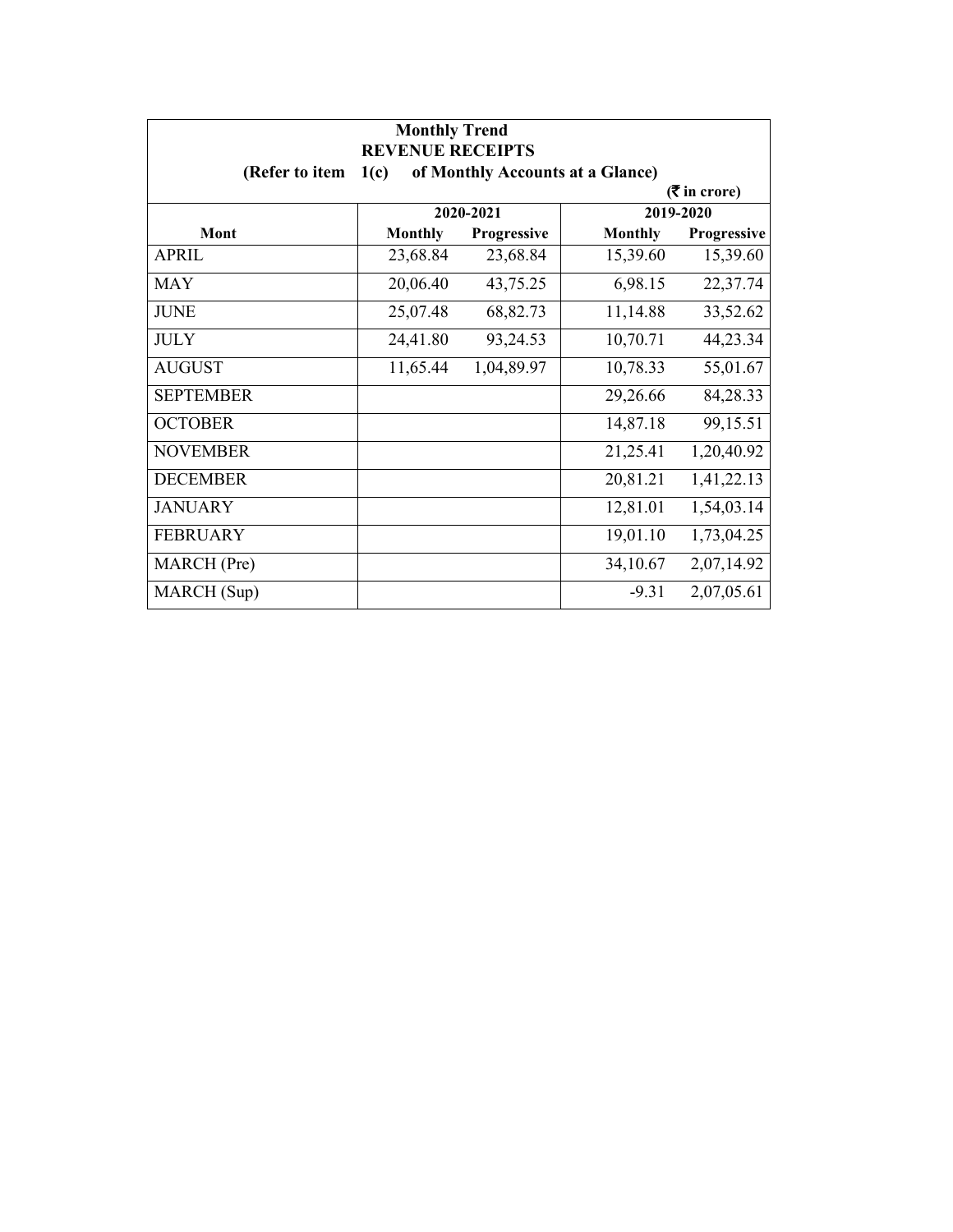| <b>Monthly Trend</b><br><b>CAPITAL RECEIPTS</b> |                |                                  |                |             |
|-------------------------------------------------|----------------|----------------------------------|----------------|-------------|
| (Refer to item                                  | 2(a)           | of Monthly Accounts at a Glance) |                |             |
| $($ ₹ in crore)                                 |                |                                  |                |             |
|                                                 |                | 2020-2021                        |                | 2019-2020   |
| <b>Mont</b>                                     | <b>Monthly</b> | Progressive                      | <b>Monthly</b> | Progressive |
| <b>APRIL</b>                                    | 0.20           | 0.20                             | 0.21           | 0.21        |
| <b>MAY</b>                                      | 0.20           | 0.40                             | 5.20           | 5.41        |
| <b>JUNE</b>                                     | $-0.01$        | 0.39                             | 0.20           | 5.61        |
| <b>JULY</b>                                     | 0.22           | 0.61                             | 0.20           | 5.81        |
| <b>AUGUST</b>                                   | 0.20           | 0.81                             | 0.30           | 6.11        |
| <b>SEPTEMBER</b>                                |                |                                  | 0.51           | 6.62        |
| <b>OCTOBER</b>                                  |                |                                  | 0.04           | 6.67        |
| <b>NOVEMBER</b>                                 |                |                                  | 0.22           | 6.89        |
| <b>DECEMBER</b>                                 |                |                                  | 0.04           | 6.93        |
| <b>JANUARY</b>                                  |                |                                  | 0.51           | 7.44        |
| <b>FEBRUARY</b>                                 |                |                                  | 0.28           | 7.72        |
| MARCH (Pre)                                     |                |                                  | 0.26           | 7.97        |
| MARCH (Sup)                                     |                |                                  | 0.00           | 7.98        |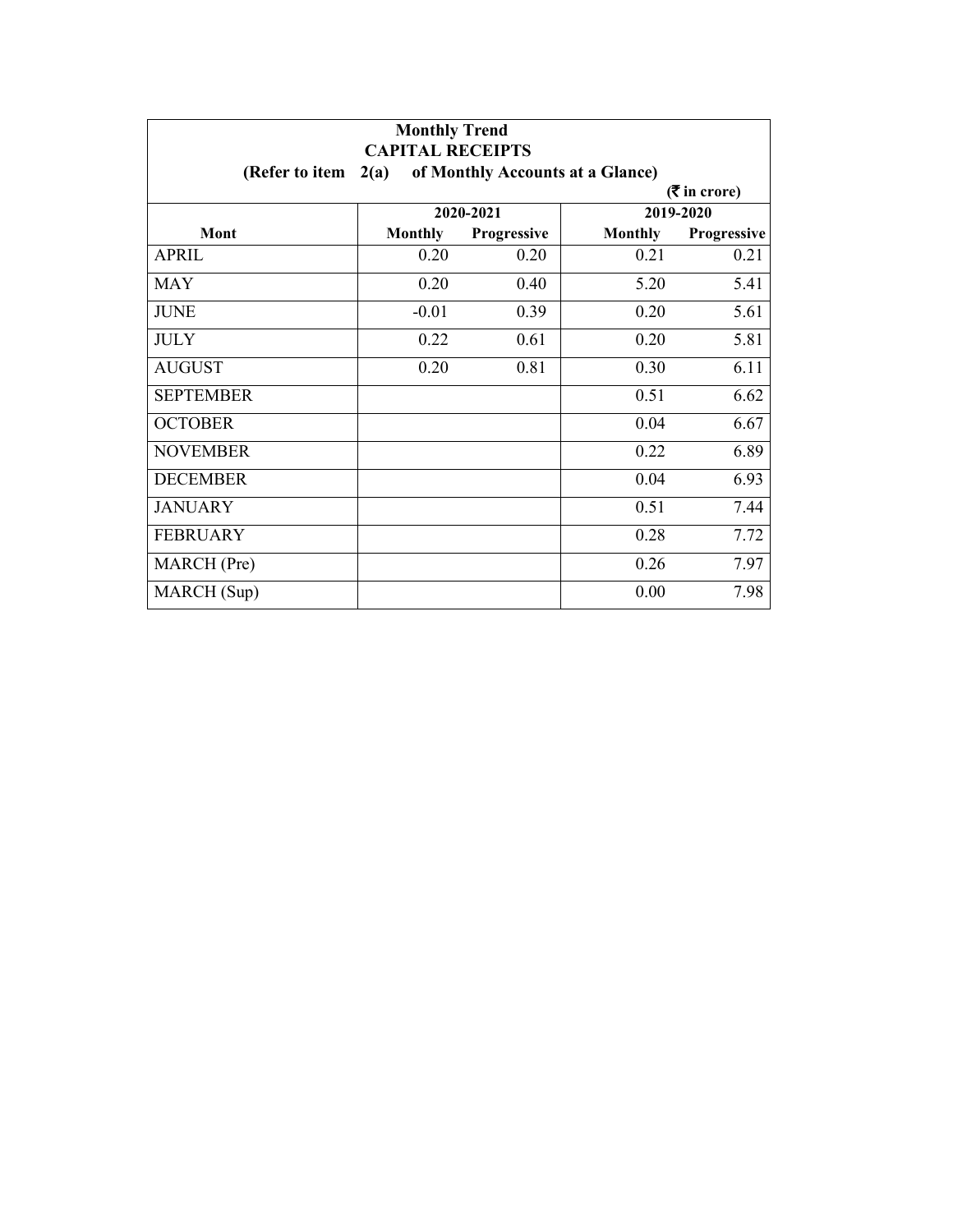| <b>Monthly Trend</b><br><b>CAPITAL RECEIPTS</b> |                |                    |                                  |                 |
|-------------------------------------------------|----------------|--------------------|----------------------------------|-----------------|
| (Refer to item                                  | 2(b)           |                    | of Monthly Accounts at a Glance) |                 |
|                                                 |                |                    |                                  | $($ ₹ in crore) |
|                                                 |                | 2020-2021          |                                  | 2019-2020       |
| Mont                                            | <b>Monthly</b> | <b>Progressive</b> | <b>Monthly</b>                   | Progressive     |
| <b>APRIL</b>                                    | 0.00           | 0.00               | 0.00                             | 0.00            |
| <b>MAY</b>                                      | 0.00           | 0.00               | 0.00                             | 0.00            |
| <b>JUNE</b>                                     | 0.00           | 0.00               | 0.00                             | 0.00            |
| <b>JULY</b>                                     | 0.00           | 0.00               | 0.00                             | 0.00            |
| <b>AUGUST</b>                                   | 0.00           | 0.00               | 0.00                             | 0.00            |
| <b>SEPTEMBER</b>                                |                |                    | 0.00                             | 0.00            |
| <b>OCTOBER</b>                                  |                |                    | 0.00                             | 0.00            |
| <b>NOVEMBER</b>                                 |                |                    | 0.00                             | 0.00            |
| <b>DECEMBER</b>                                 |                |                    | 0.00                             | 0.00            |
| <b>JANUARY</b>                                  |                |                    | 0.00                             | 0.00            |
| <b>FEBRUARY</b>                                 |                |                    | 0.00                             | 0.00            |
| <b>MARCH</b> (Pre)                              |                |                    | 0.00                             | 0.00            |
| MARCH (Sup)                                     |                |                    | 0.00                             | 0.00            |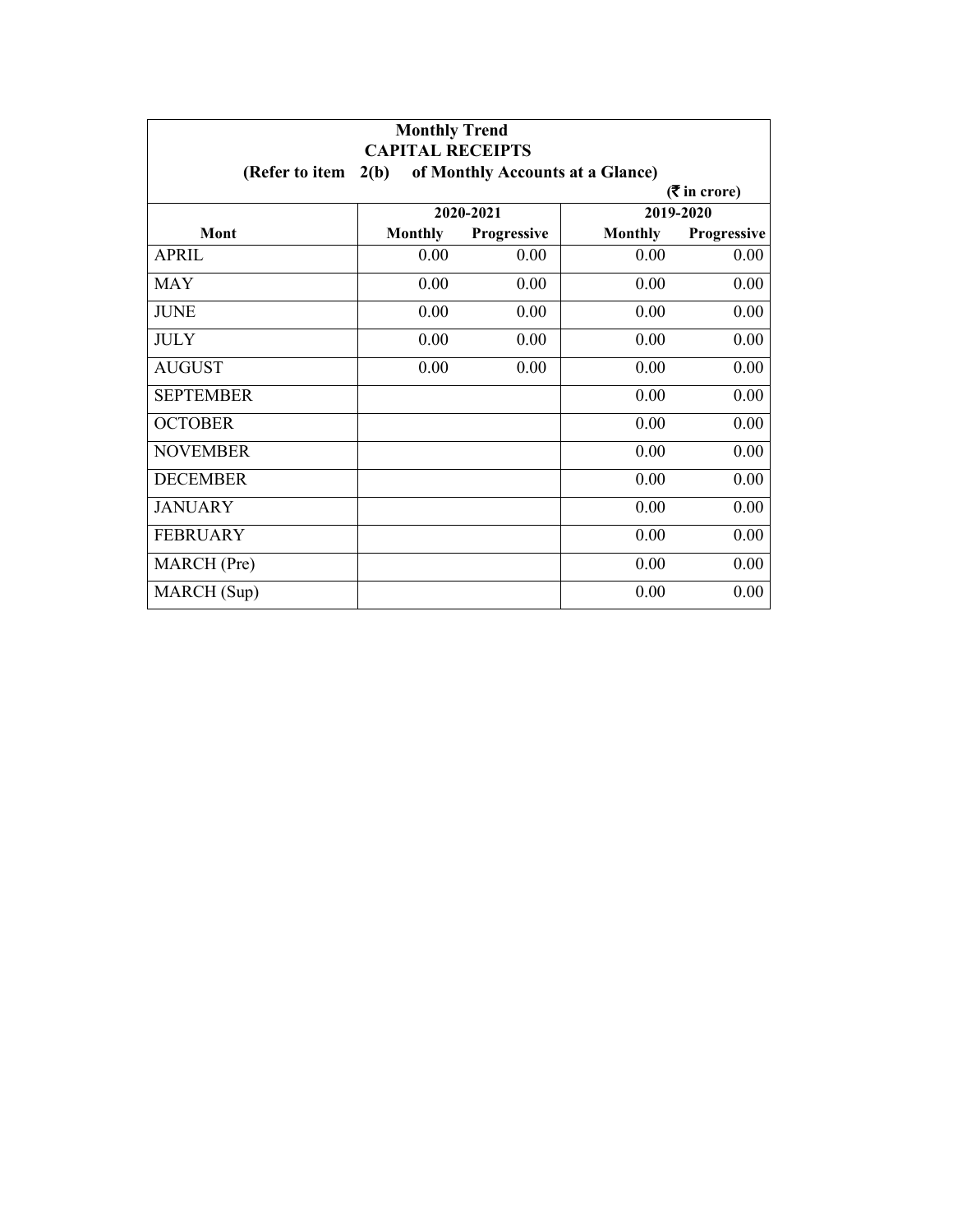| <b>Monthly Trend</b><br><b>CAPITAL RECEIPTS</b> |                |                                  |                |                 |
|-------------------------------------------------|----------------|----------------------------------|----------------|-----------------|
| (Refer to item                                  | 2(c)           | of Monthly Accounts at a Glance) |                |                 |
|                                                 |                |                                  |                | $($ ₹ in crore) |
|                                                 |                | 2020-2021                        |                | 2019-2020       |
| Mont                                            | <b>Monthly</b> | Progressive                      | <b>Monthly</b> | Progressive     |
| <b>APRIL</b>                                    | $-9,62.34$     | $-9,62.34$                       | 0.00           | 0.00            |
| <b>MAY</b>                                      | $-9,29.93$     | $-18,92.27$                      | $-11,82.81$    | $-29,73.68$     |
| <b>JUNE</b>                                     | $-5,54.47$     | $-24,46.74$                      | $-66.93$       | $-30,40.61$     |
| <b>JULY</b>                                     | $-1,21.78$     | $-25,68.52$                      | 23,32.62       | $-7,07.99$      |
| <b>AUGUST</b>                                   | 13,47.88       | $-12,20.64$                      | 21,34.73       | 14,26.74        |
| <b>SEPTEMBER</b>                                |                |                                  | 21,63.19       | 35,89.93        |
| <b>OCTOBER</b>                                  |                |                                  | $-4,57.07$     | 31,32.86        |
| <b>NOVEMBER</b>                                 |                |                                  | 7,42.05        | 38,74.91        |
| <b>DECEMBER</b>                                 |                |                                  | 10,27.35       | 49,02.26        |
| <b>JANUARY</b>                                  |                |                                  | 32,22.31       | 99,15.44        |
| <b>FEBRUARY</b>                                 |                |                                  | 2,53.16        | 1,01,68.60      |
| MARCH (Pre)                                     |                |                                  | 55,32.38       | 1,57,00.98      |
| MARCH (Sup)                                     |                |                                  | $-8,04.35$     | 1,48,96.63      |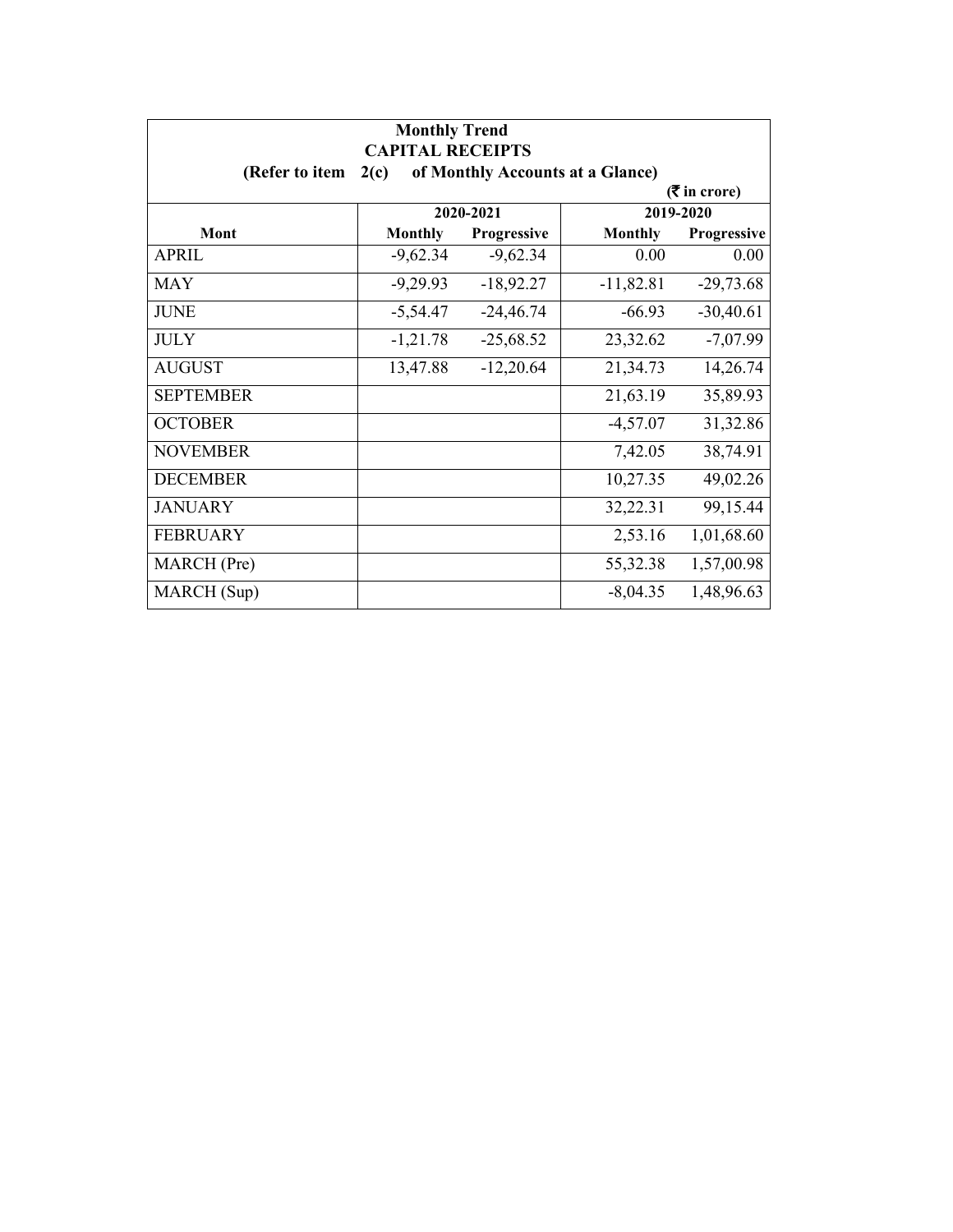| <b>Monthly Trend</b><br><b>REVENUE EXPENDITURE</b> |                |                                  |                |                             |
|----------------------------------------------------|----------------|----------------------------------|----------------|-----------------------------|
| (Refer to item                                     | 4(a)           | of Monthly Accounts at a Glance) |                |                             |
|                                                    |                |                                  |                | $(3\overline{5})$ in crore) |
|                                                    |                | 2020-2021                        |                | 2019-2020                   |
| Mont                                               | <b>Monthly</b> | Progressive                      | <b>Monthly</b> | Progressive                 |
| <b>APRIL</b>                                       | 3,20.59        | 3,20.59                          | 74.93          | 74.93                       |
| <b>MAY</b>                                         | 3,82.02        | 7,02.61                          | 6,53.81        | 7,28.74                     |
| <b>JUNE</b>                                        | 12,89.09       | 19,91.70                         | 3,84.79        | 11,13.52                    |
| <b>JULY</b>                                        | 10,95.94       | 30,87.64                         | 15,32.62       | 26,46.15                    |
| <b>AUGUST</b>                                      | 9,68.14        | 40,55.78                         | 17,01.37       | 43,47.52                    |
| <b>SEPTEMBER</b>                                   |                |                                  | 16,38.14       | 59,85.66                    |
| <b>OCTOBER</b>                                     |                |                                  | 12,21.71       | 72,07.37                    |
| <b>NOVEMBER</b>                                    |                |                                  | 17,08.05       | 89,15.42                    |
| <b>DECEMBER</b>                                    |                |                                  | 8,91.68        | 98,07.11                    |
| <b>JANUARY</b>                                     |                |                                  | 22,88.50       | 1,20,95.61                  |
| <b>FEBRUARY</b>                                    |                |                                  | 20,98.03       | 1,41,93.64                  |
| MARCH (Pre)                                        |                |                                  | 88,77.99       | 2,30,71.63                  |
| MARCH (Sup)                                        |                |                                  | 2,32.71        | 2,33,04.34                  |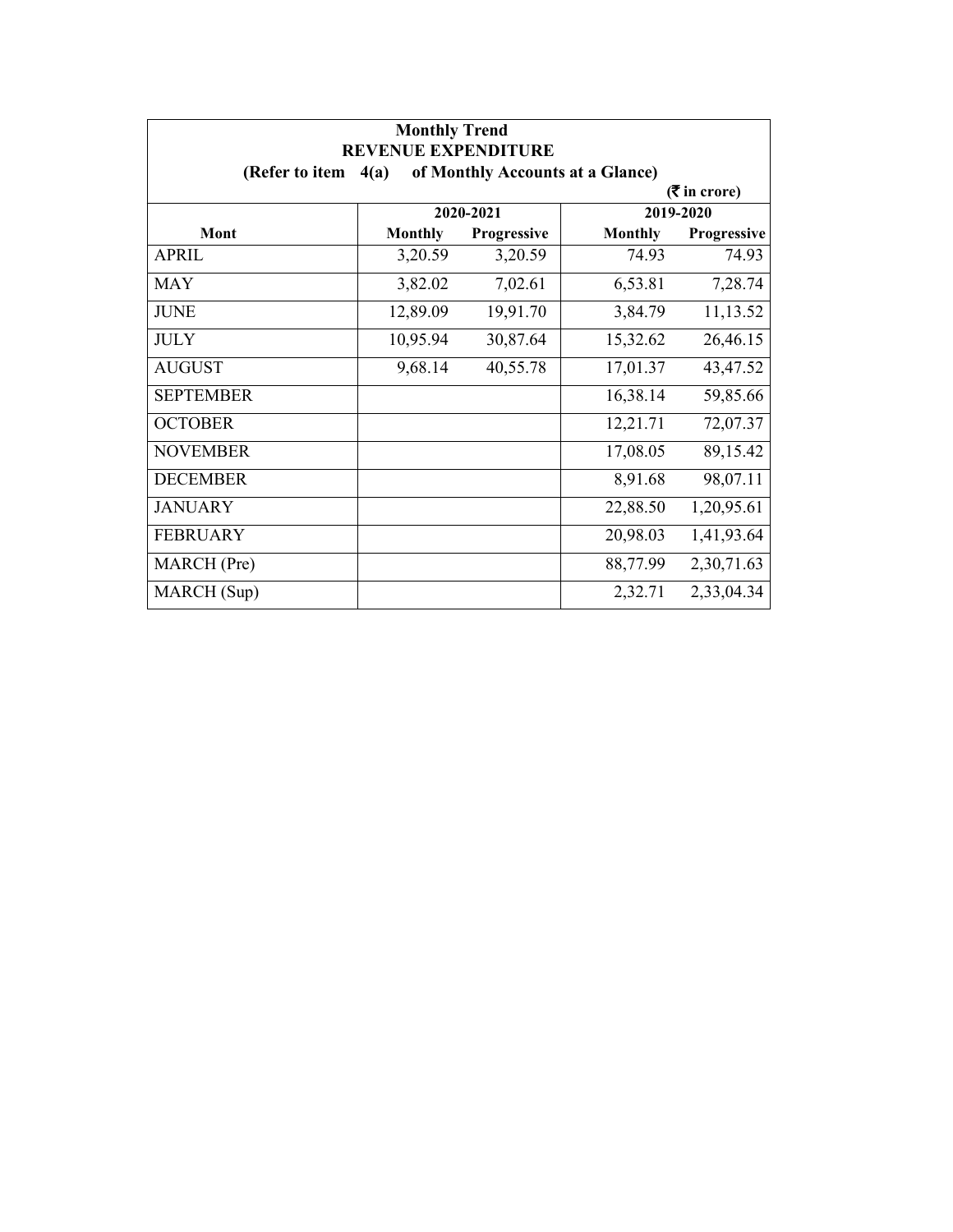| <b>Monthly Trend</b><br><b>REVENUE EXPENDITURE</b> |                |                                  |                |                             |
|----------------------------------------------------|----------------|----------------------------------|----------------|-----------------------------|
| (Refer to item $4(b)$ )                            |                | of Monthly Accounts at a Glance) |                |                             |
|                                                    |                |                                  |                | $(3\overline{5})$ in crore) |
|                                                    |                | 2020-2021                        |                | 2019-2020                   |
| Mont                                               | <b>Monthly</b> | Progressive                      | <b>Monthly</b> | Progressive                 |
| <b>APRIL</b>                                       | 2,21.20        | 2,21.20                          | 1,89.70        | 1,89.70                     |
| <b>MAY</b>                                         | 2,30.84        | 4,52.05                          | 1,61.37        | 3,51.08                     |
| <b>JUNE</b>                                        | 3,47.19        | 7,99.23                          | 2,77.42        | 6,28.50                     |
| <b>JULY</b>                                        | 52.34          | 8,51.58                          | 2,41.00        | 8,69.50                     |
| <b>AUGUST</b>                                      | 4,64.43        | 13,16.01                         | 4,57.94        | 13,27.44                    |
| <b>SEPTEMBER</b>                                   |                |                                  | 3,66.99        | 16,94.43                    |
| <b>OCTOBER</b>                                     |                |                                  | 1,95.89        | 18,90.32                    |
| <b>NOVEMBER</b>                                    |                |                                  | 1,85.42        | 20,75.74                    |
| <b>DECEMBER</b>                                    |                |                                  | 2,28.22        | 23,03.96                    |
| <b>JANUARY</b>                                     |                |                                  | 2,97.93        | 26,01.89                    |
| <b>FEBRUARY</b>                                    |                |                                  | 24,25.60       | 50,27.49                    |
| MARCH (Pre)                                        |                |                                  | 4,30.99        | 54,58.48                    |
| MARCH (Sup)                                        |                |                                  | $-10,38.93$    | 44, 19.55                   |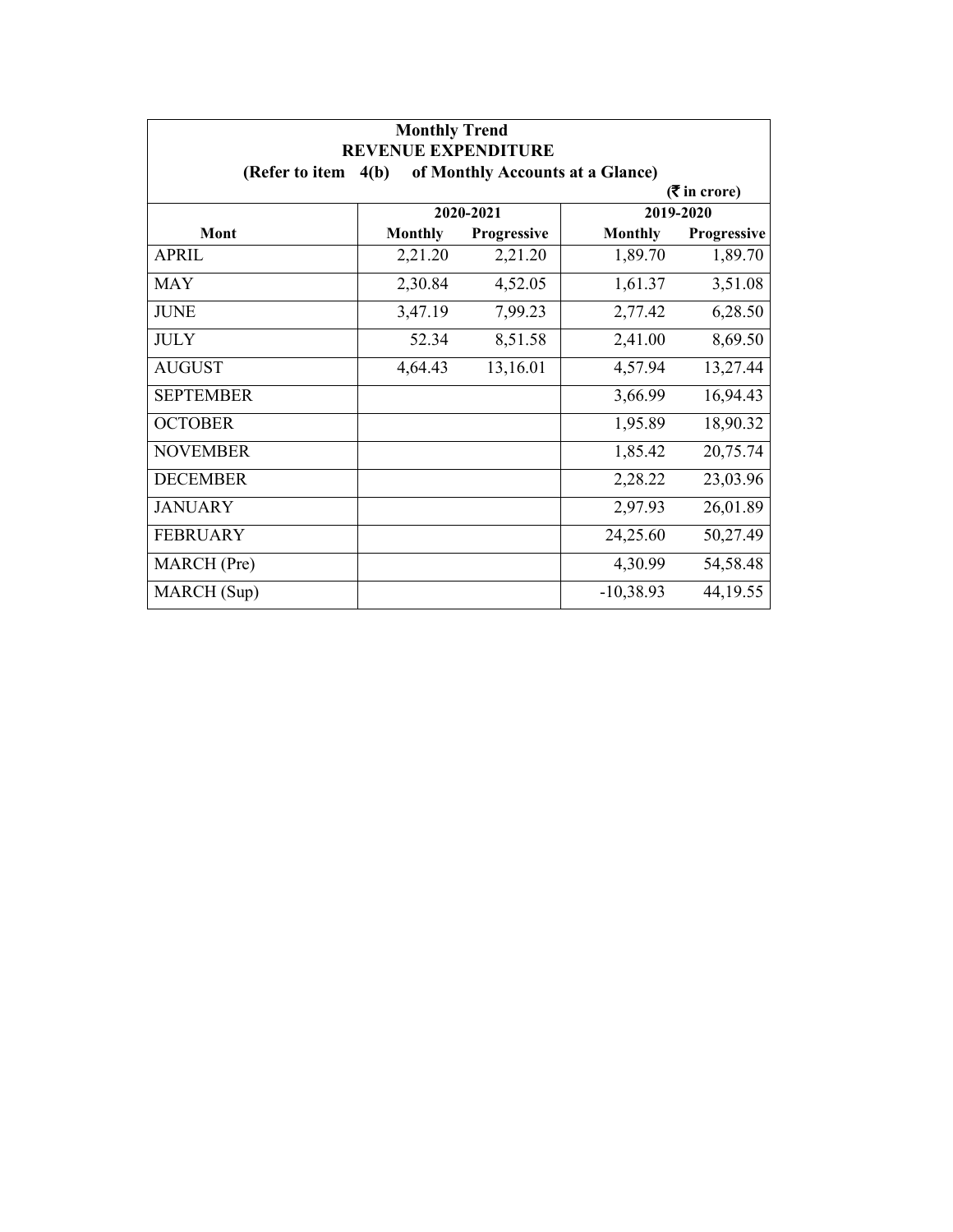| <b>Monthly Trend</b><br><b>REVENUE EXPENDITURE</b> |                                          |             |                |                 |  |  |
|----------------------------------------------------|------------------------------------------|-------------|----------------|-----------------|--|--|
| (Refer to item                                     | of Monthly Accounts at a Glance)<br>4(c) |             |                |                 |  |  |
|                                                    |                                          |             |                | $($ ₹ in crore) |  |  |
|                                                    |                                          | 2020-2021   |                | 2019-2020       |  |  |
| Mont                                               | <b>Monthly</b>                           | Progressive | <b>Monthly</b> | Progressive     |  |  |
| <b>APRIL</b>                                       | 18,91.48                                 | 18,91.48    | 17,61.47       | 17,61.47        |  |  |
| <b>MAY</b>                                         | 20,34.01                                 | 39,25.49    | 18,47.18       | 36,08.65        |  |  |
| <b>JUNE</b>                                        | 20,89.99                                 | 60,15.48    | 19,06.75       | 55,15.41        |  |  |
| <b>JULY</b>                                        | 19,54.11                                 | 79,69.59    | 22,22.49       | 77,37.89        |  |  |
| <b>AUGUST</b>                                      | 21,78.09                                 | 1,01,47.68  | 24,05.10       | 1,01,42.99      |  |  |
| <b>SEPTEMBER</b>                                   |                                          |             | 29,89.39       | 1,31,32.38      |  |  |
| <b>OCTOBER</b>                                     |                                          |             | 10,12.97       | 1,41,45.35      |  |  |
| <b>NOVEMBER</b>                                    |                                          |             | 24,46.99       | 1,65,92.34      |  |  |
| <b>DECEMBER</b>                                    |                                          |             | 27,36.68       | 1,93,29.02      |  |  |
| <b>JANUARY</b>                                     |                                          |             | 15,49.94       | 2,08,78.96      |  |  |
| <b>FEBRUARY</b>                                    |                                          |             | 16,08.35       | 2,24,87.31      |  |  |
| MARCH (Pre)                                        |                                          |             | 49,42.69       | 2,74,30.00      |  |  |
| MARCH (Sup)                                        |                                          |             | 7.04           | 2,74,37.04      |  |  |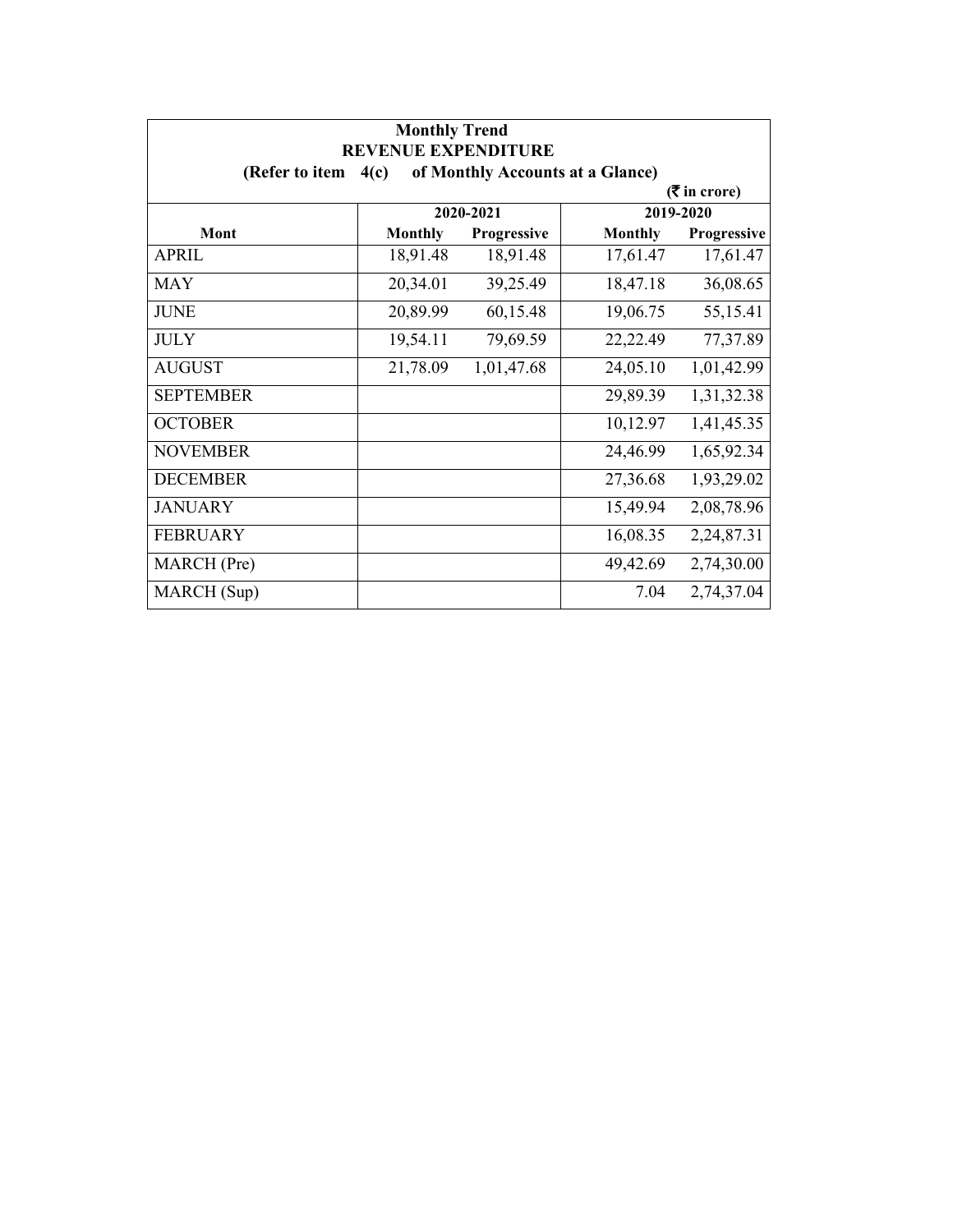| <b>Monthly Trend</b><br><b>REVENUE EXPENDITURE</b> |                |                                  |                |                             |
|----------------------------------------------------|----------------|----------------------------------|----------------|-----------------------------|
| (Refer to item $4(d)$                              |                | of Monthly Accounts at a Glance) |                |                             |
|                                                    |                |                                  |                | $(3\overline{5})$ in crore) |
|                                                    |                | 2020-2021                        |                | 2019-2020                   |
| Mont                                               | <b>Monthly</b> | Progressive                      | <b>Monthly</b> | Progressive                 |
| <b>APRIL</b>                                       | 4,97.12        | 4,97.12                          | 8,72.64        | 8,72.64                     |
| <b>MAY</b>                                         | 8,46.17        | 13,43.29                         | 6,56.98        | 15,29.61                    |
| <b>JUNE</b>                                        | 8,07.48        | 21,50.76                         | 5,21.41        | 20,51.02                    |
| <b>JULY</b>                                        | 7,63.93        | 29,14.69                         | 6,90.60        | 27,41.62                    |
| <b>AUGUST</b>                                      | 8,05.59        | 37,20.28                         | 6,46.87        | 33,88.49                    |
| <b>SEPTEMBER</b>                                   |                |                                  | 13,65.63       | 47,54.12                    |
| <b>OCTOBER</b>                                     |                |                                  | 73.54          | 48,27.66                    |
| <b>NOVEMBER</b>                                    |                |                                  | 5,99.84        | 54,27.50                    |
| <b>DECEMBER</b>                                    |                |                                  | 2,04.60        | 56,32.10                    |
| <b>JANUARY</b>                                     |                |                                  | 10,41.46       | 66,73.56                    |
| <b>FEBRUARY</b>                                    |                |                                  | 3.55           | 66,77.11                    |
| MARCH (Pre)                                        |                |                                  | 29,64.50       | 96,41.61                    |
| MARCH (Sup)                                        |                |                                  | 0.00           | 96,41.61                    |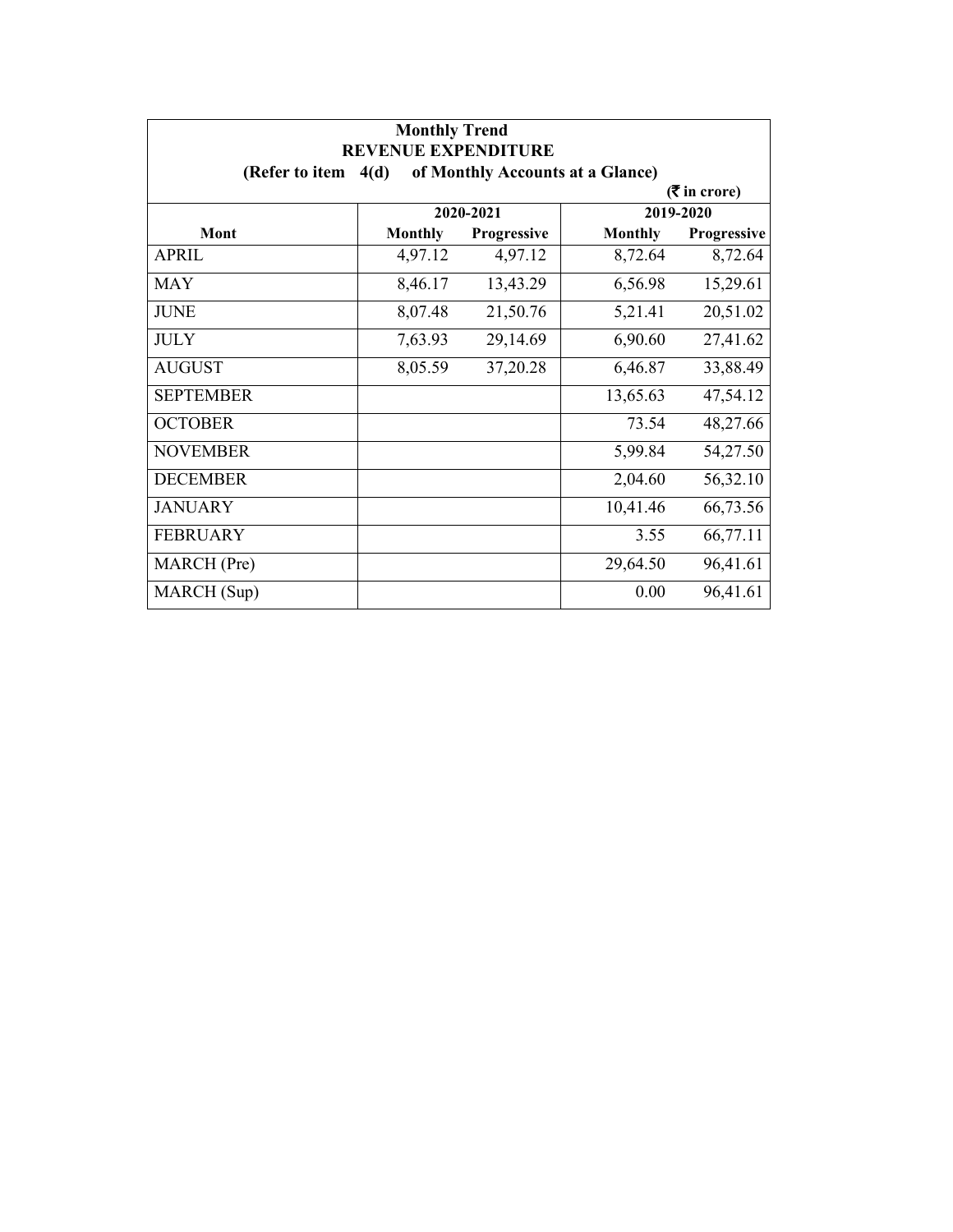| <b>Monthly Trend</b><br><b>REVENUE EXPENDITURE</b> |                |                                  |                |                             |
|----------------------------------------------------|----------------|----------------------------------|----------------|-----------------------------|
| (Refer to item                                     | 4(e)           | of Monthly Accounts at a Glance) |                |                             |
|                                                    |                |                                  |                | $(3\overline{5})$ in crore) |
|                                                    |                | 2020-2021                        |                | 2019-2020                   |
| Mont                                               | <b>Monthly</b> | <b>Progressive</b>               | <b>Monthly</b> | Progressive                 |
| <b>APRIL</b>                                       | 0.00           | 0.00                             | 0.00           | 0.00                        |
| <b>MAY</b>                                         | 0.00           | 0.00                             | 0.00           | 0.00                        |
| <b>JUNE</b>                                        | 0.00           | 0.00                             | 0.00           | 0.00                        |
| <b>JULY</b>                                        | 3,05.20        | 3,05.20                          | 93.88          | 93.88                       |
| <b>AUGUST</b>                                      | 4,70.43        | 7,75.63                          | 5,19.81        | 6,13.69                     |
| <b>SEPTEMBER</b>                                   |                |                                  | 0.00           | 6,13.69                     |
| <b>OCTOBER</b>                                     |                |                                  | 0.00           | 6,13.69                     |
| <b>NOVEMBER</b>                                    |                |                                  | 49.33          | 6,63.01                     |
| <b>DECEMBER</b>                                    |                |                                  | 68.27          | 7,31.28                     |
| <b>JANUARY</b>                                     |                |                                  | 0.00           | 7,31.28                     |
| <b>FEBRUARY</b>                                    |                |                                  | 10.27          | 7,41.56                     |
| MARCH (Pre)                                        |                |                                  | 2,54.59        | 9,96.15                     |
| MARCH (Sup)                                        |                |                                  | 0.00           | 9,96.15                     |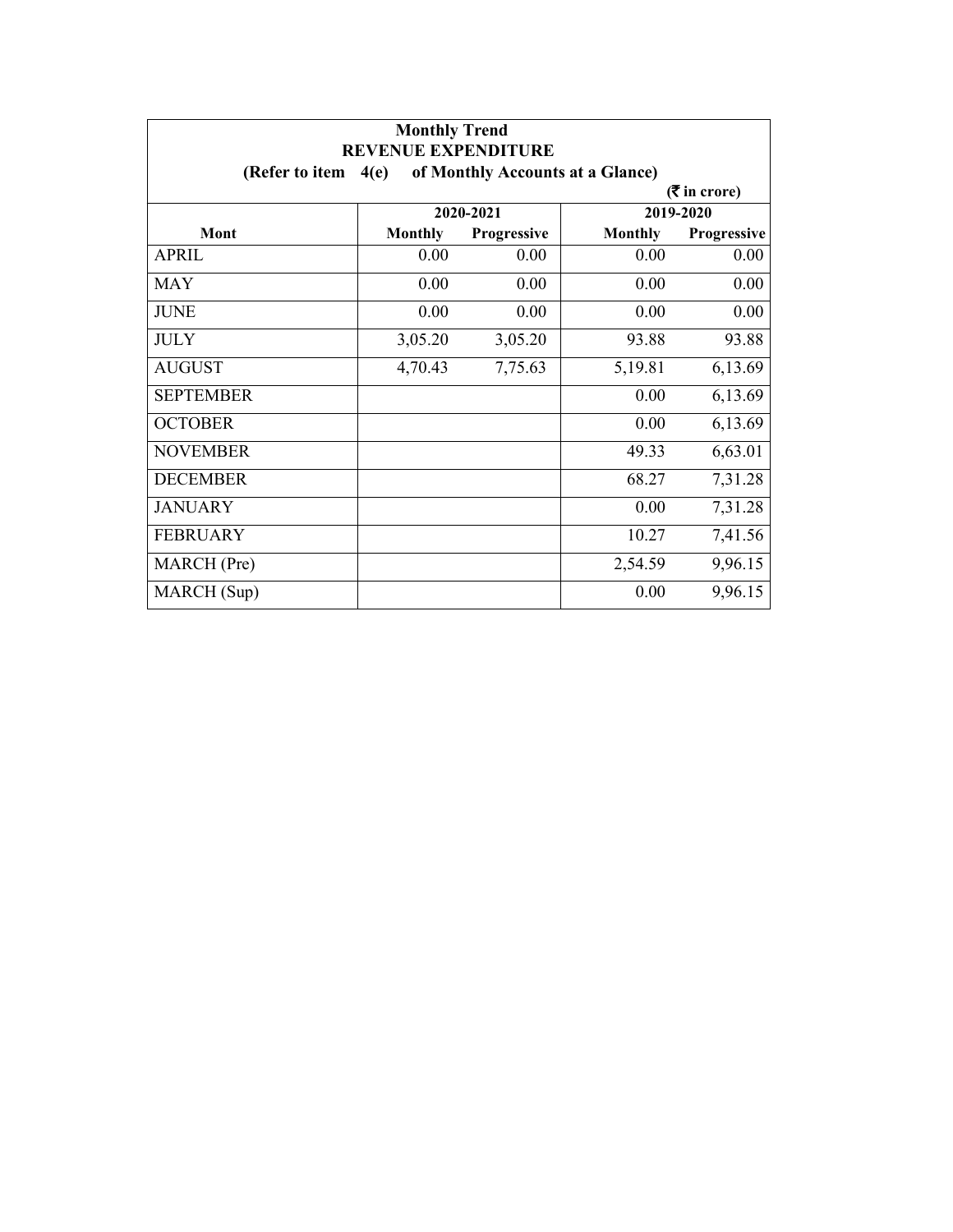| <b>Monthly Trend</b><br><b>CAPITAL EXPENDITURE</b>         |                |             |                |             |  |  |  |
|------------------------------------------------------------|----------------|-------------|----------------|-------------|--|--|--|
| of Monthly Accounts at a Glance)<br>(Refer to item<br>5(a) |                |             |                |             |  |  |  |
| $(3\overline{5})$ in crore)                                |                |             |                |             |  |  |  |
|                                                            | 2020-2021      |             | 2019-2020      |             |  |  |  |
| Mont                                                       | <b>Monthly</b> | Progressive | <b>Monthly</b> | Progressive |  |  |  |
| <b>APRIL</b>                                               | 5.65           | 5.65        | 0.95           | 0.95        |  |  |  |
| <b>MAY</b>                                                 | 4,10.43        | 4,16.07     | 2,42.05        | 2,43.01     |  |  |  |
| <b>JUNE</b>                                                | 1,85.84        | 6,01.91     | 9,31.47        | 11,74.47    |  |  |  |
| <b>JULY</b>                                                | 9,15.43        | 15,17.35    | 5,89.78        | 17,64.26    |  |  |  |
| <b>AUGUST</b>                                              | 1,79.74        | 16,97.09    | 3,24.65        | 20,88.91    |  |  |  |
| <b>SEPTEMBER</b>                                           |                |             | 10,89.55       | 31,78.45    |  |  |  |
| <b>OCTOBER</b>                                             |                |             | 8,25.35        | 40,03.80    |  |  |  |
| <b>NOVEMBER</b>                                            |                |             | 4,82.62        | 44,86.42    |  |  |  |
| <b>DECEMBER</b>                                            |                |             | 13,64.62       | 58,51.04    |  |  |  |
| <b>JANUARY</b>                                             |                |             | 16,76.38       | 75,27.42    |  |  |  |
| <b>FEBRUARY</b>                                            |                |             | 12,34.81       | 87,62.22    |  |  |  |
| MARCH (Pre)                                                |                |             | 43,94.37       | 1,31,56.60  |  |  |  |
| MARCH (Sup)                                                |                |             | 28.95          | 1,31,85.55  |  |  |  |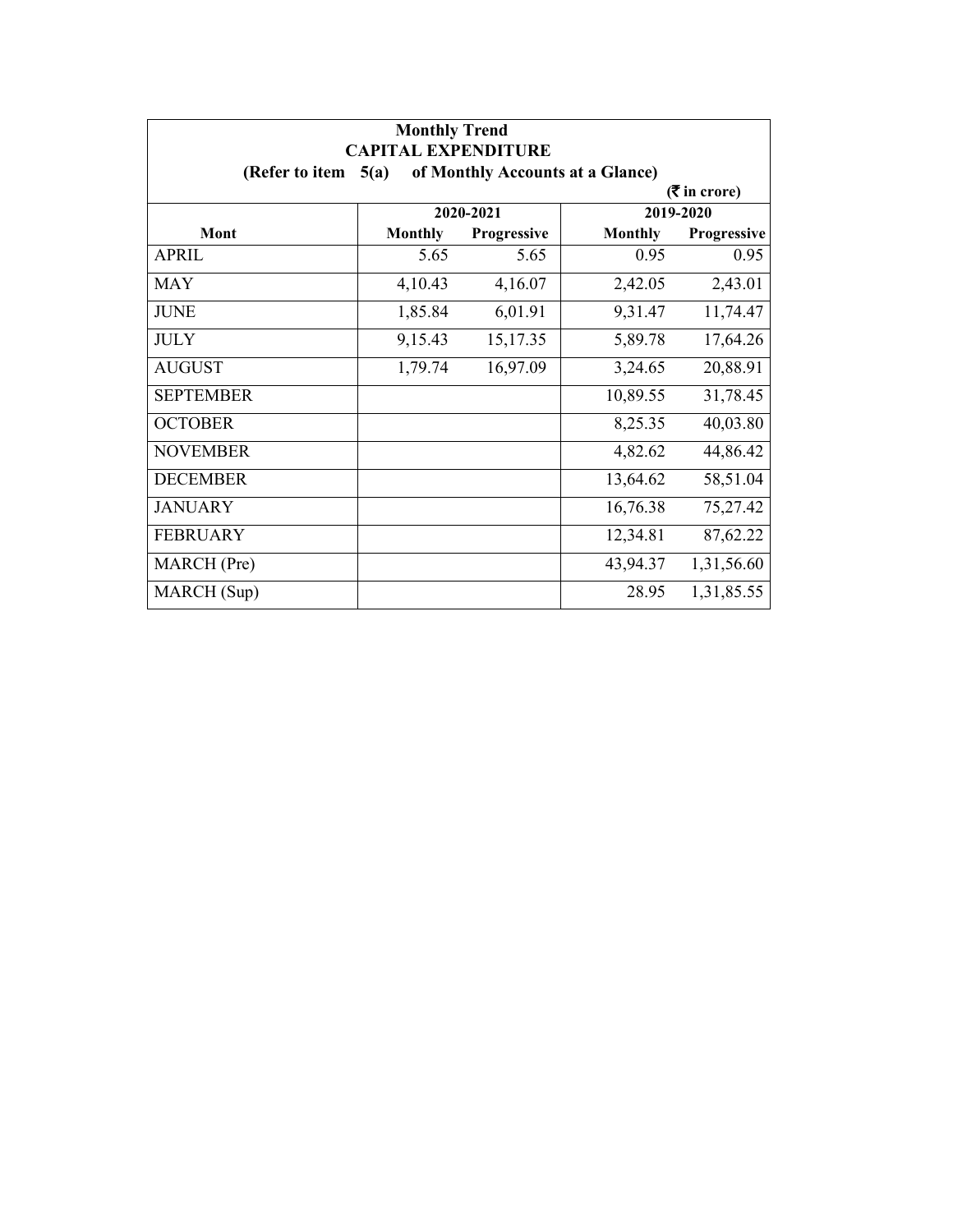| <b>Monthly Trend</b><br><b>CAPITAL EXPENDITURE</b>        |                |             |                |             |  |  |  |
|-----------------------------------------------------------|----------------|-------------|----------------|-------------|--|--|--|
| of Monthly Accounts at a Glance)<br>(Refer to item $5(b)$ |                |             |                |             |  |  |  |
| $($ ₹ in crore)                                           |                |             |                |             |  |  |  |
|                                                           | 2020-2021      |             | 2019-2020      |             |  |  |  |
| Mont                                                      | <b>Monthly</b> | Progressive | <b>Monthly</b> | Progressive |  |  |  |
| <b>APRIL</b>                                              | 0.00           | 0.00        | 0.00           | 0.00        |  |  |  |
| <b>MAY</b>                                                | 0.00           | 0.00        | 0.00           | 0.00        |  |  |  |
| <b>JUNE</b>                                               | 0.00           | 0.00        | 0.00           | 0.01        |  |  |  |
| <b>JULY</b>                                               | 0.00           | 0.00        | 0.00           | 0.01        |  |  |  |
| <b>AUGUST</b>                                             | 0.00           | 0.00        | 0.01           | 0.01        |  |  |  |
| <b>SEPTEMBER</b>                                          |                |             | 0.00           | 0.01        |  |  |  |
| <b>OCTOBER</b>                                            |                |             | 0.01           | 0.01        |  |  |  |
| <b>NOVEMBER</b>                                           |                |             | 0.01           | 0.01        |  |  |  |
| <b>DECEMBER</b>                                           |                |             | 0.01           | 0.01        |  |  |  |
| <b>JANUARY</b>                                            |                |             | 0.01           | 0.01        |  |  |  |
| <b>FEBRUARY</b>                                           |                |             | 0.01           | 0.01        |  |  |  |
| MARCH (Pre)                                               |                |             | 0.06           | 0.01        |  |  |  |
| MARCH (Sup)                                               |                |             | 0.00           | 0.01        |  |  |  |